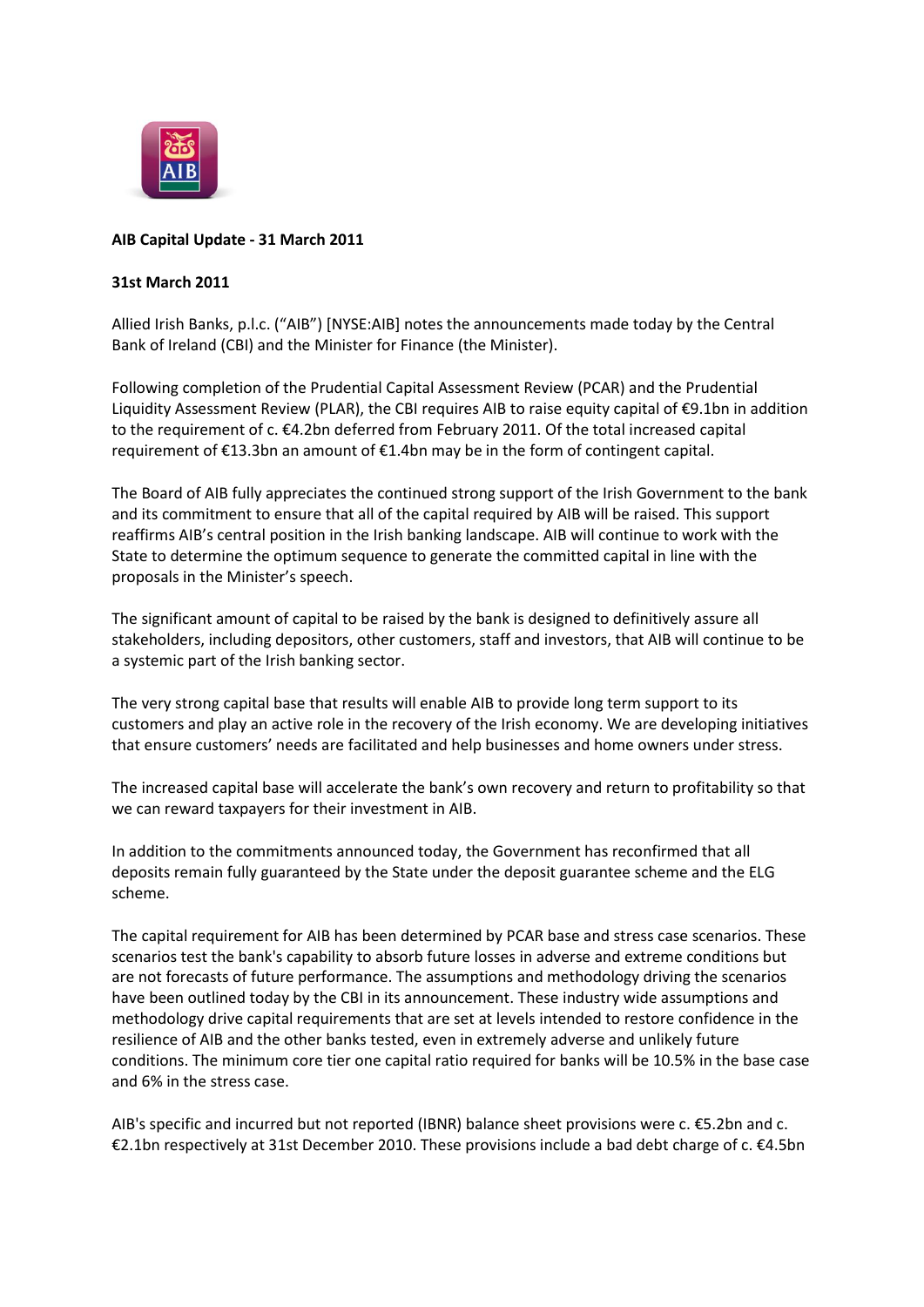in 2010. (These figures exclude both provisions and charges related to NAMA loans, which have been separately provided for in line with previously announced discounts).

The PCAR stress testing was carried out by BlackRock Solutions on behalf of the CBI. The approach to determine the bank's capital requirement included (in both base and stress scenarios) the combined effect of the following:

- An assessment of operating performance and losses that may emerge over the 2011 – 2013 three year period

- An overlay from bringing forward an element of losses in the years after 2013 back in to the 2011 – 2013 period

- A further overlay buffer for other future losses, events or shocks over the entire lifetime of loans.

In addition, BlackRock also used the following modelling assumptions:

- Irish residential mortgages

**+**

+

- AIB's arrears profile has been averaged with the overall industry
- negative equity, not unemployment, as the main driver of default.

- assumed widescale repossessions and forced sales, which are not the practices in Ireland or many other countries, resulting in highly elevated model loss rate.

### - Commercial real estate

- minimal recovery in real estate prices

- modelled rental income declines do not recognise sustainable income / cashflow from actual lease agreements.

Accounting rules prohibit AIB and other banks making provisions for future expected losses. However, as required by the CBI and using the same macro economic data as used by BlackRock, AIB submitted its own expectation of 2011 – 2013 loan losses. Naturally, this expectation was materially less than the outcome of the PCAR exercise (copy available at [www.centralbank.ie\)](http://www.centralbank.ie/), given the key differences between the methodology and assumptions used by AIB and the above described approach adopted by BlackRock.

Combined provisions and pro-forma core tier one capital\* at 31 December 2010, following required recapitalisation would be c. €26bn. The core tier one ratio at the same date would be c. 21%.

The Board of AIB considers these provisions and reserves will represent a highly prudent and resilient base from which the bank will support its customers and economic revival.

The CBI also announced today that following completion of its PCAR, AIB is required to reduce its loan to deposit ratio to 122.5% by the end of 2013.

#### **Proposed combination with Educational Building Society (EBS)**

As announced by the Minister today, it is intended that AIB will be combined with EBS, subject to State aid and any regulatory approvals required. AIB welcomes this proposal and will update the market in due course as details are finalised and developed further.

AIB plans to make presentations to analysts and media on 12th April which will incorporate commentary on the bank's 2010 preliminary results to be announced that day. These presentations will also provide an update on AIB's strategic review of its business and restructuring plans.